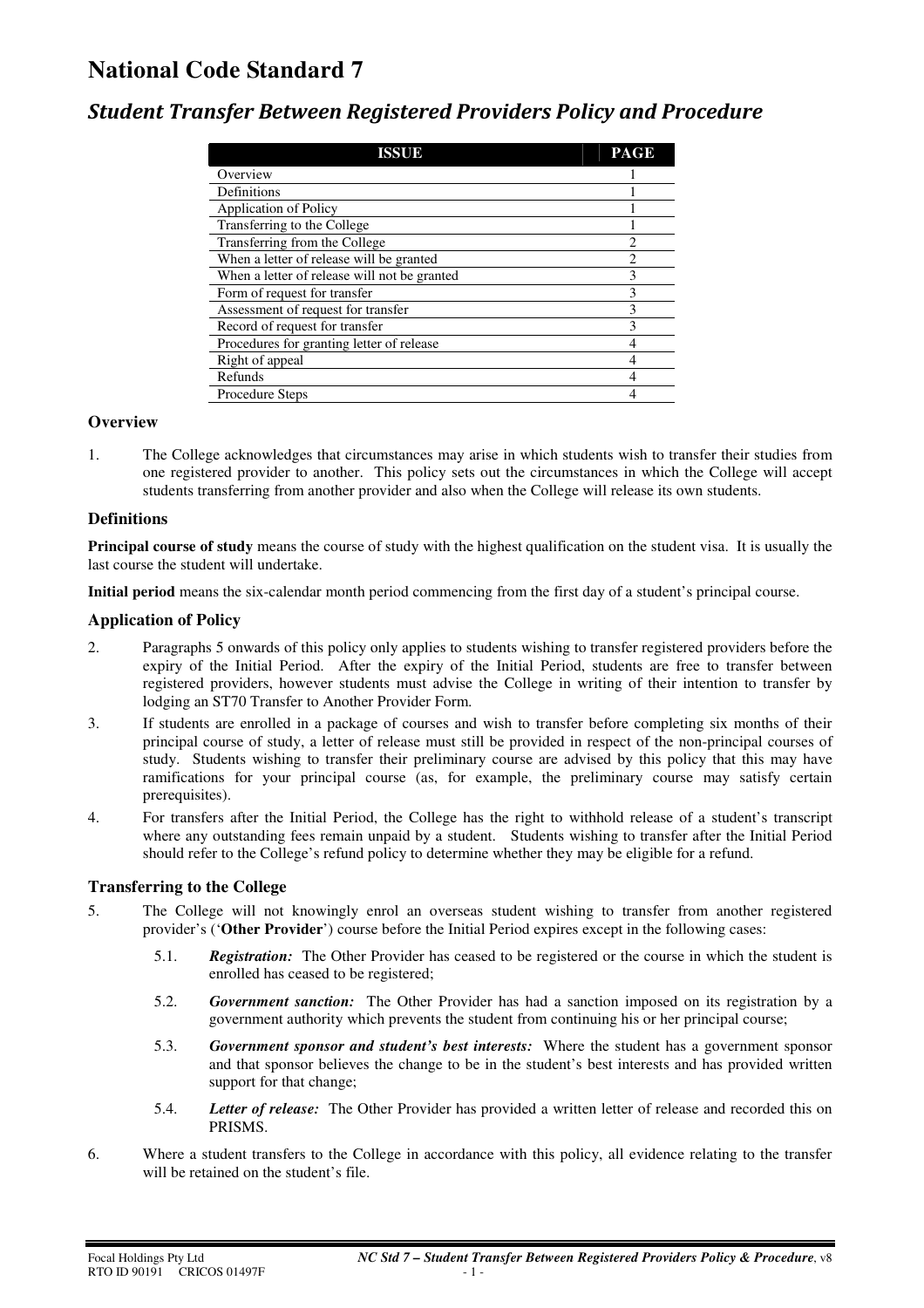#### **Transferring from the College**

- 7. An overseas student who has not completed the Initial Period of his or her principal course of study may request a letter of release so as to transfer from the College to another registered provider.
- 8. If a letter of release is requested, the student must supply a withdrawal form stating the reason for requesting the transfer.
- 9. A letter of release is **not** required if:
	- 9.1. A student has completed more than the Initial Period of his or her principal course of study;
	- 9.2. The student is a government sponsored student and the government support the student;
	- 9.3. In the unlikely event that the College is unable due to deregistration or sanction to deliver the principal course of study to the student.

#### **When a Letter of Release will be Granted**

- 10. The College will grant an overseas student's request for a letter of release provided the following conditions are met to the College's satisfaction:
	- 10.1. the new course would be in the **best interests of the student** taking into account the individual circumstances of the student (for factors which indicate that this may be the case see discussion at paragraph 11 below);
	- 10.2. the transfer will **not be detrimental** to the student (for factors which indicate that this may be the case see discussion at paragraph 14 below); and
	- 10.3. all outstanding course moneys owing under the student's written agreement with the College have been paid; and
	- 10.4. a valid enrolment offer has been received from the new provider; and
- 11. Factors which the College will consider in determining whether a transfer of course within the Initial Period would be in the best interests of the student include:
	- 11.1. the new course would better meet the academic capabilities of the student;
	- 11.2. the new course would be better suited to meeting the long term goals of the student (such goals may be academic, career based or of a personal nature);
	- 11.3. the new course would provide better access to support services for the student (for example, the new provider may provide different support services better suited to the student or they may enable the student to have better access to family, friends or a similar cultural support network);
	- 11.4. whether there are compassionate and compelling circumstances in the particular instance, based on documentary evidence supplied – refer to relevant College policy;
	- 11.5. whether a refusal of the application for a letter of release would have a detrimental effect on the student (for example, if the semester begins in February and ends in June, a student who cannot transfer until the end of July may miss enrolment cut offs for other institutions and this may have a detrimental effect on the student);
	- 11.6. the student's reasonable expectations about the current course are not being met;
	- 11.7. the College cannot or does not deliver the course as outlined in the written agreement;
	- 11.8. where there is evidence that the student was misled regarding the College or its course either by the College or by one of the College's Education Agents or the Student's Migration Agent, and the course is – therefore – unsuitable to the student's needs and/or study objectives;
	- 11.9. where there has been an appeal (either internal or external) on another matter that has resulted in a decision or recommendation to release the student.
	- 11.10. where the College has decided to report the international student as a result of their unsatisfactory course progress at the level they are studying, even after the College has engaged the student in a mutually-agreed intervention strategy.
- 12. It is the student's responsibility to provide evidence satisfactory to the College that the proposed transfer would be in the student's best interests and satisfies one of the reasons set out above in paragraph 11.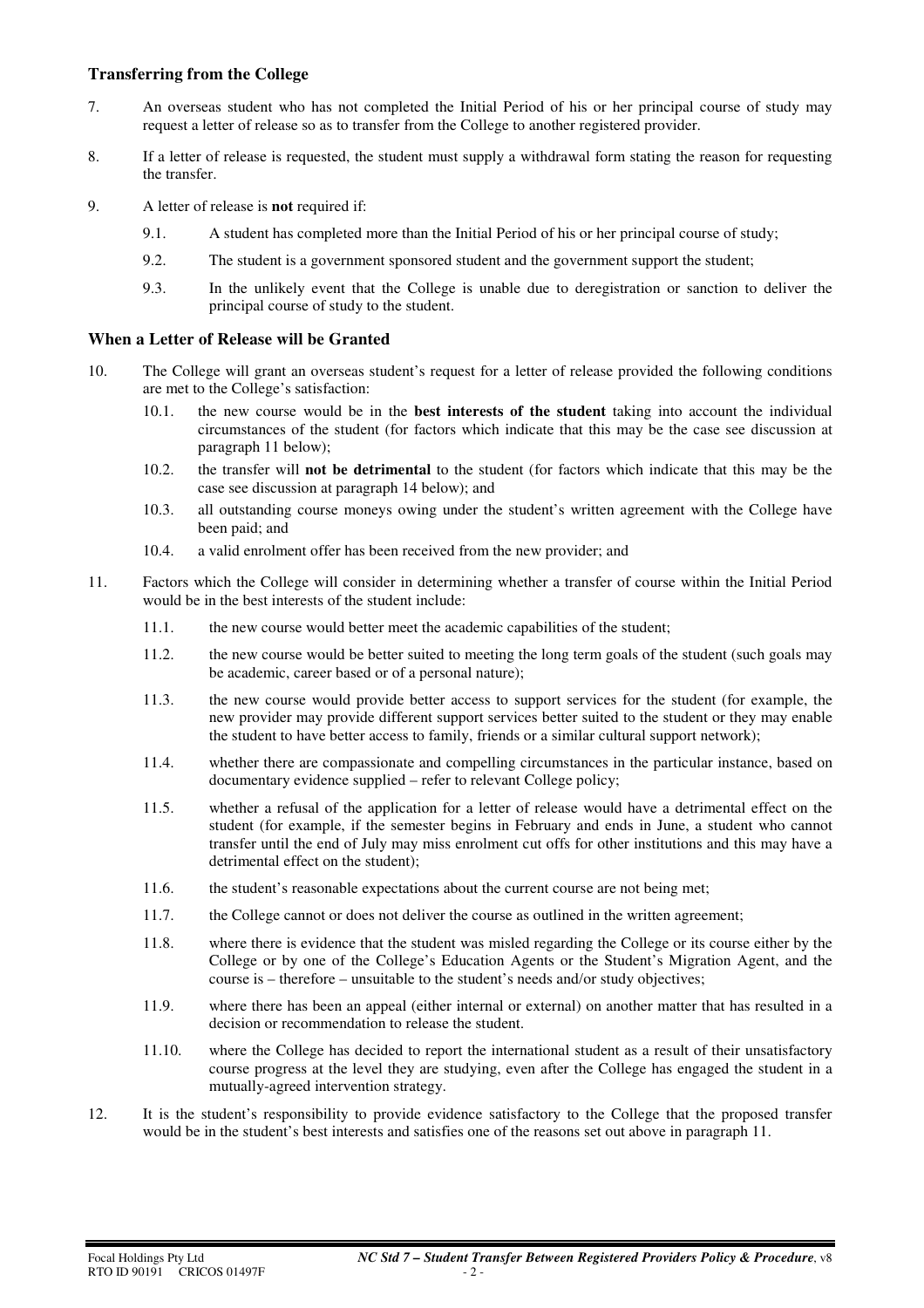#### **When a Letter of Release will not be Granted**

- 13. The College will not grant an overseas student's request for a letter of release in circumstances where the College is of the opinion that transfer to another registered provider would be **detrimental** to the student.
- 14. The College may form the opinion that a transfer would be detrimental to the student if one or more of the following factors are present:
	- 14.1. The student has not commenced his or her principal course at the College or the request is made less than 4 weeks after the student commenced his or her principal course at the College (as this indicates that the student may not have given enough time to appreciate the merits of the current course and may be needing further support services from the College to enable them to transition to life and study in Australia). If such a view is reached by the College, then further support services will be offered to the student and tailored to their individual needs in accordance with College policy. The student's progress and satisfaction with the course will be monitored if this is the case;
	- 14.2. The College believes that the transfer may jeopardise the student's progression through a package of courses;
	- 14.3. The College believes that the student is trying to avoid being reported to DHA (Department of Home Affairs or its successor) for failure to meet visa conditions other than in the circumstances set out in 11.10;
	- 14.4. The College believes that the provider and/or course to which the student wishes to transfer are substantially inferior to the College and/or its course.
- 15. In addition, the College will not grant an overseas student's request for a letter of release if any course monies or other amounts owed by the student to the College are unpaid. Please also refer to the College's refund policy.

### **Form of Request for Transfer**

- 16. A student wishing to transfer from the College to another registered provider must request a letter of release from the College.
- 17. *Form of request*: A request for a letter of release must:
	- 17.1. be in writing on the ST 70 Transfer To Another Provider Form,
	- 17.2. include all relevant information concerning the reasons for the request,
	- 17.3. include documentary evidence acceptable to the College that supports the reasons for the request,
	- 17.4. be signed by the overseas student,
	- 17.5. identify the registered provider and course to which the overseas student wishes to transfer, such identification to include full particulars of name, address and CRICOS codes for the provider and course; and
	- 17.6. be accompanied by a copy of the Letter of Offer received from the other provider.

#### **Assessment of Request for Transfer**

- 18. All assessments of requests for transfers made by students who have not yet completed the Initial Period of study will be considered by National Manager or, in her absence, by the Chief Executive Officer, or by any other College official nominated by the Chief Executive Officer/National Manager ('**Officer**') in accordance with this policy. The Officer will ensure that any reasons stated by the student for requesting a letter of release are verified.
- 19. Provided that a request for a letter of release is made in the approved form with all the necessary supporting evidence (as set out in the section above titled 'Form of request'), the College will use its best endeavours to assess and reply to the student **within 10 working days** of the request being received by the College.
- 20. If, for whatever reason, the Officer determines that further information is needed from the student or another relevant party (such as an agent or other registered provider), before the student's request can be properly assessed, such request for further information will be made by the College within the initial 10 working day period. Once the further information is received by the College, the College will use its best endeavours to assess the student's request within the following 10 days.
- 21. All references to 'days' in this policy are references to working days (that is, Monday to Friday) and excludes public holidays.

#### **Record of Request for Transfer**

22. All records of requests from students for a letter of release will be kept on the student's file. In addition, the student's file will contain records of the assessment of the student's request including what decision was made in relation to the request. If a letter of release is granted, a copy of the letter will be kept on file.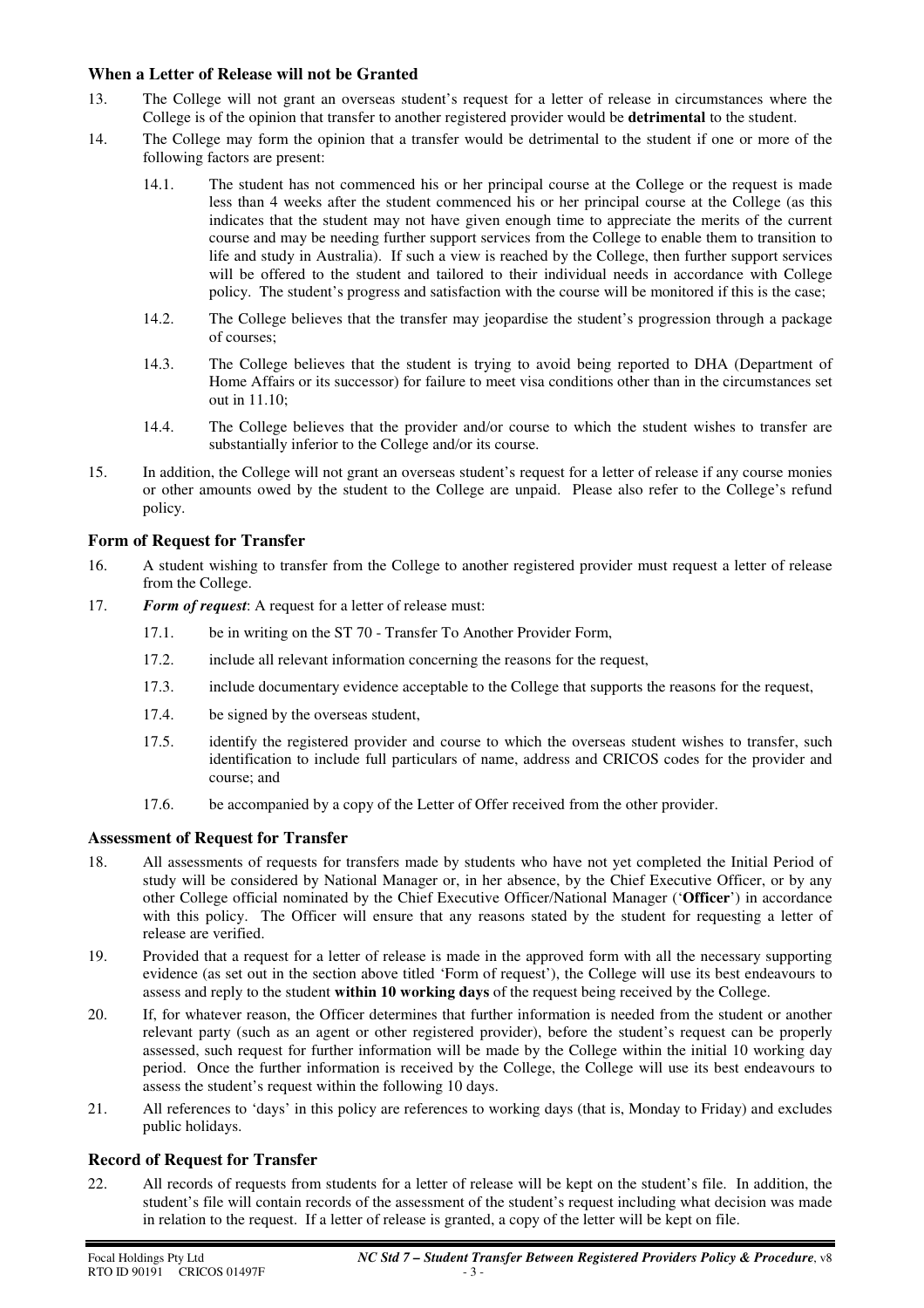#### **Procedures for Granting Letter of Release**

- 23. If the College grants an overseas student's request for a letter of release, the College will provide the letter of release but only if the student has provided from the other registered provider a valid enrolment offer.
- 24. The College will record all transfer request outcomes on PRISMS.
- 25. Where a letter of release is requested, it will be issued at no cost to the student and the College will advise the student of the need to contact DHA (Department of Home Affairs or its successor) to seek information and advice on whether a new student visa is required.

#### **Packaged Courses**

- 26. If the transfer will affect the start date of any subsequent course/s covered by the student's visa, the student must also be released from those courses, or obtain the other RTO's approval to delay the start of those courses.
- 27. Students are to be advised that any changes to their preliminary course/s may affect their admission to their principal course.

#### **Right of Appeal**

- 28. If the College decides not to grant a letter of release the College will, within 10 working days of receipt of the written request for a letter of release, provide the overseas student with written reasons for refusing the request.
- 29. The College will inform the student of his or her right to appeal the College's decision (within 20 working days) in accordance with the College's Complaints and Appeals policy.
- 30. The letter to the student will note the decision made in the case, detailed reasons for the decision, the factors taken into account by the College and the student's individual circumstances.
- 31. The College will not finalise a refusal to release the overseas student on PRISMS until:
	- a) the student has had an opportunity to access the complaints and appeals process and the appeal finds in favour of the College; or
	- b) the student has chosen not to access the complaints and appeals process within the 20-working day period; or
	- c) the student withdraws from the process.

#### **Retention Period**

32. The College will maintain records of all requests from overseas students for a release, the assessment of and decision regard the request for a period of two years after the overseas student ceases to be an accepted student.

#### **Refunds**

33. Refunds arising from the transfer of an overseas student to another registered provider shall be determined in accordance with the College's Refund Policy. Students should note that refunds may not be available in all cases where releases are granted depending on the application of the College's Refund Policy to the particular circumstances in question.

#### **Related Policies/Forms**

- Refund Policy
- Complaints and Appeals Policy and Procedure
- ST05 Withdrawal Form
- ST70 Transfer to Another Provider Form
- ST77 Complaints Form